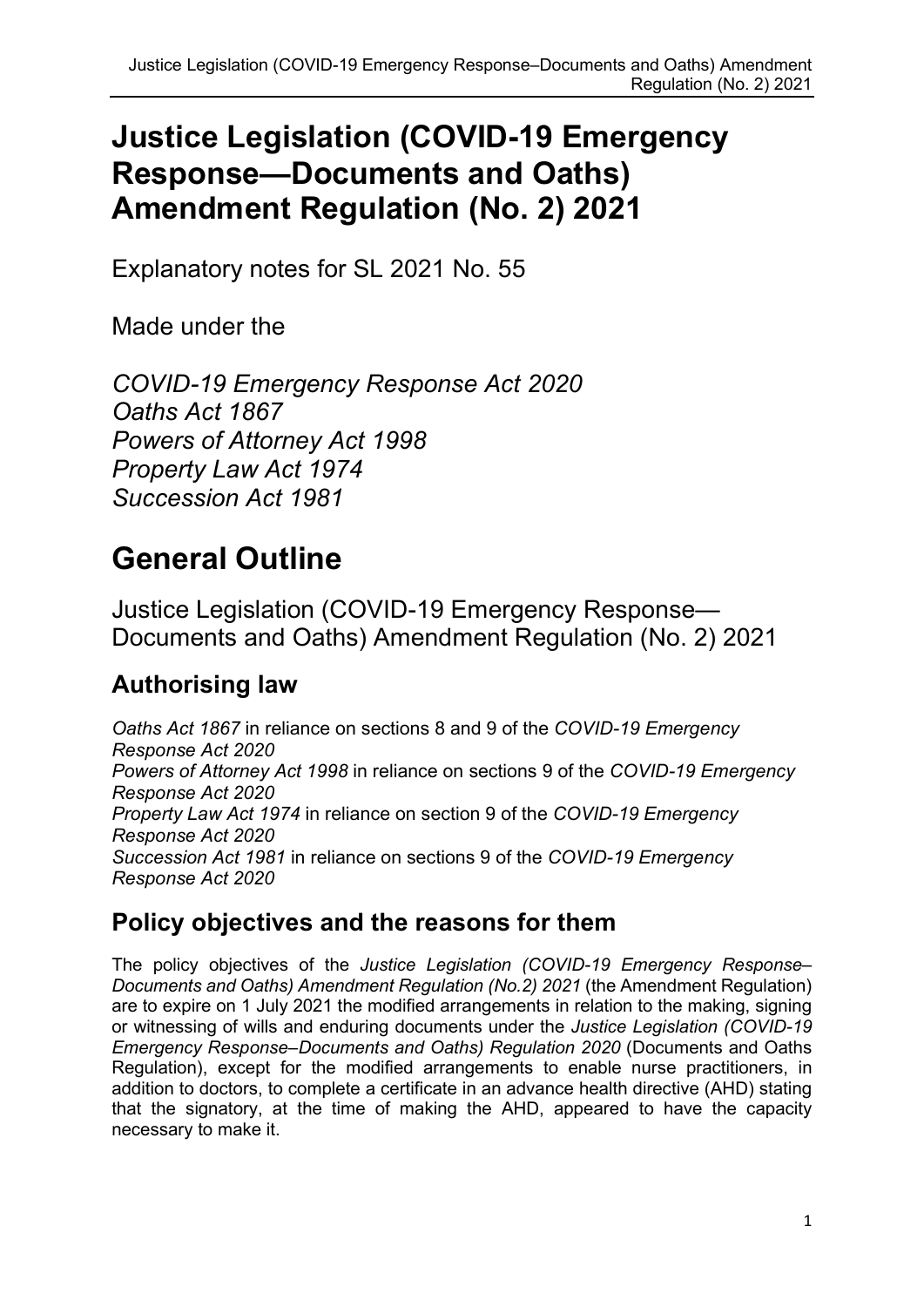#### COVID-19 Emergency Response Act 2020

On 29 January 2020, the Minister for Health and Minister for Ambulance Services declared a public health emergency under section 319 of the Public Health Act 2005 due to the outbreak of COVID-19 (COVID-19 emergency).

The COVID-19 Emergency Response Act 2020 (COVID-19 Response Act) received assent and commenced on 23 April 2020. Section 2 of the COVID-19 Response Act provides that the main purposes of the Act include protecting the health, safety and welfare of persons affected by the COVID-19 emergency.

The COVID-19 Response Act includes additional regulation-making provisions to make extraordinary regulations under affected Acts. Under section 5, a Minister administering an affected Act may recommend to the Governor in Council the making of an extraordinary regulation only if satisfied it is necessary for a purpose of the COVID-19 Response Act. Under section 9(2), an affected Act is taken to include a power to make a regulation as provided in section 9.

Part 3 of the COVID-19 Response Act relates to reducing physical contact between persons.

Section 8 of the COVID-19 Response Act provides an additional regulation-making power in relation to requirements or permissions under an Act for a person to physically attend a place or meeting or for an entity to call or hold a meeting for a particular purpose or a particular matter. This section enables a regulation under any Act to make provision about a wide variety of matters across many Acts which require or permit an attendance or meeting, including appearance before a person to take an oath.

Section 9 provides an additional regulation-making power for particular matters (each a relevant matter) relating to documents. A relevant matter includes but is not limited to the signing and witnessing of documents; the certification of matters by signatories or witnesses; and the making of a document in a particular way or form.

Section 9(3) of the COVID-19 Response Act enables a regulation under any Act to make provision about a relevant matter required or permitted under then Act, or required or permitted under a common law rule, by–

(a) prescribing modified requirements or arrangements; or

(b) suspending requirements or arrangements.

Section 9(4) provides that a regulation under the Act may also make provision about a matter incidental to a relevant matter mentioned.

On 14 May 2020, the Justice Legislation (COVID-19 Emergency Response—Wills and Enduring Documents) Regulation 2020 (Wills and Enduring Documents Regulation), was made by the Governor in Council. The Wills and Enduring Documents Regulation provided modified arrangements in relation to the making, signing and witnessing of wills, enduring powers of attorney and advance health directives (the latter two known as enduring documents).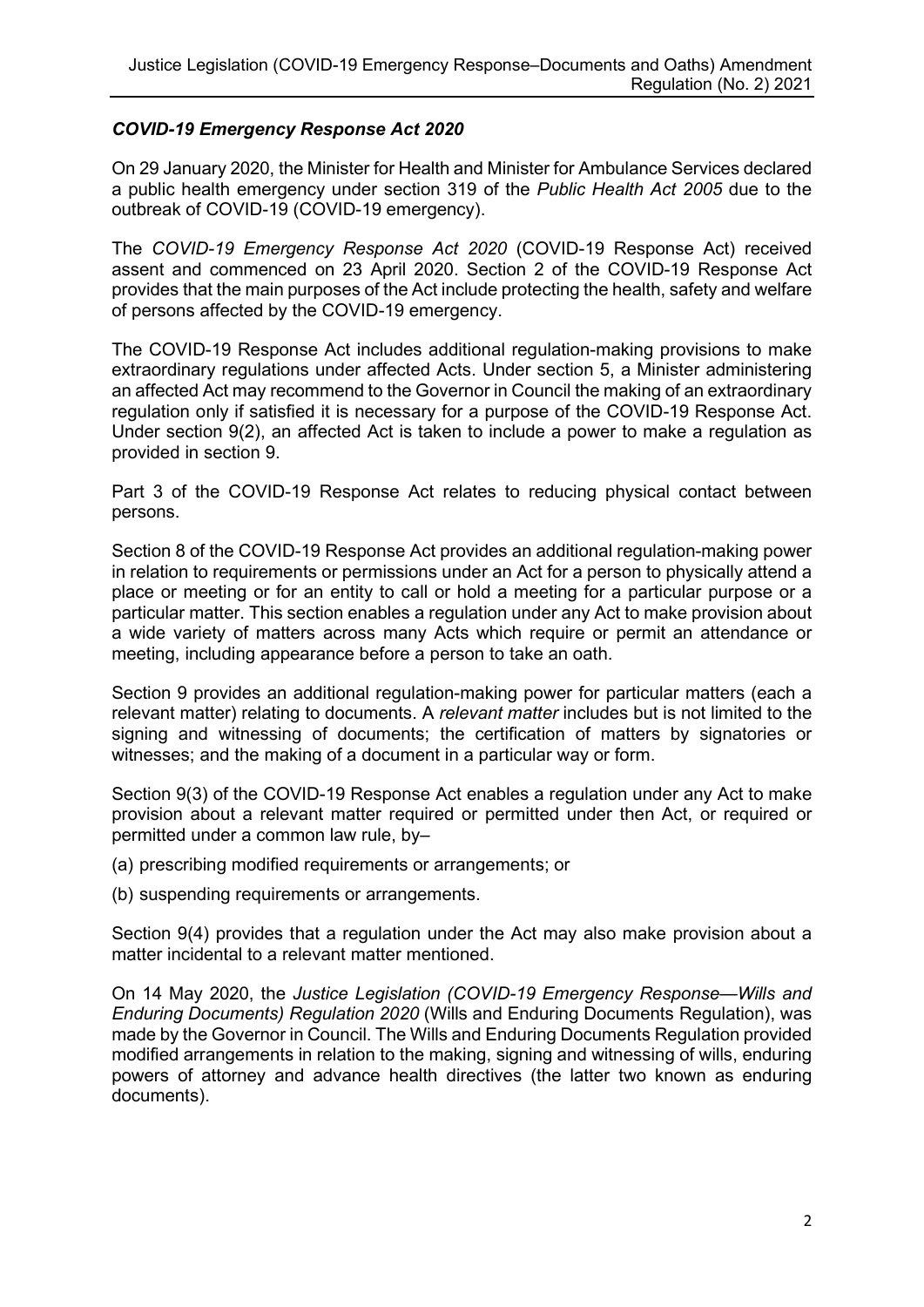On 21 May 2020, the Justice Legislation (COVID-19 Emergency Response—Wills and Enduring Documents) Amendment Regulation 2020 (Wills and Enduring Documents Amendment Regulation) was made by the Governor in Council. The Wills and Enduring Documents Amendment Regulation prescribed modified arrangements or requirements, which apply in addition to existing requirements, for the making, signing and witnessing of affidavits, statutory declarations, oaths, deeds, particular mortgages and general powers of attorney. It also changed the name of the Wills and Enduring Documents Regulation to the Justice Legislation (COVID-19 Emergency Response—Documents and Oaths) Regulation 2020.

On 13 April 2021, the Justice Legislation (COVID-19 Emergency Response—Documents and Oaths) Amendment Regulation 2021 was made by the Governor in Council to clarify the intended operation of the modified requirements or arrangements for the making, signing and witnessing of wills, enduring documents and general powers of attorney under the Documents and Oaths Regulation.

## Achievement of policy objectives

On 1 July 2021, the Amendment Regulation will expire all of the modified arrangements in relation to the making, signing or witnessing of wills and enduring documents under the Documents and Oaths Regulation, except for the modified arrangements to enable nurse practitioners, in addition to doctors, to complete a certificate in an AHD stating that the signatory, at the time of making the AHD, appeared to have the capacity necessary to make it.

This means that:

- a will signed by a signatory or substitute signatory on or after 1 July 2021 will need to be made, signed and witnessed under the ordinary law;
- an enduring power of attorney signed by a signatory or substitute signatory on or after 1 July 2021 will need to be made, signed and witnessed under the ordinary law; and
- an AHD signed by a signatory or substitute signatory on or after 1 July 2021 will need to be made, signed and witnessed under the ordinary law (but nurse practitioners can continue to complete the certificate in an AHD until the expiry of the Document and Oaths Regulation (currently 30 September 2021)).

For clarity, the Amendment Regulation does not affect the modified arrangements in relation to the making, signing and witnessing of affidavits, statutory declarations, oaths, deeds, particular mortgages and general powers of attorney under the Documents and Oaths Regulation.

## Consistency with policy objectives of authorising law

The Amendment Regulation is consistent with the policy objectives of the authorising laws.

#### Inconsistency with policy objectives of other legislation

The Amendment Regulation is not inconsistent with the policy objectives of other legislation.